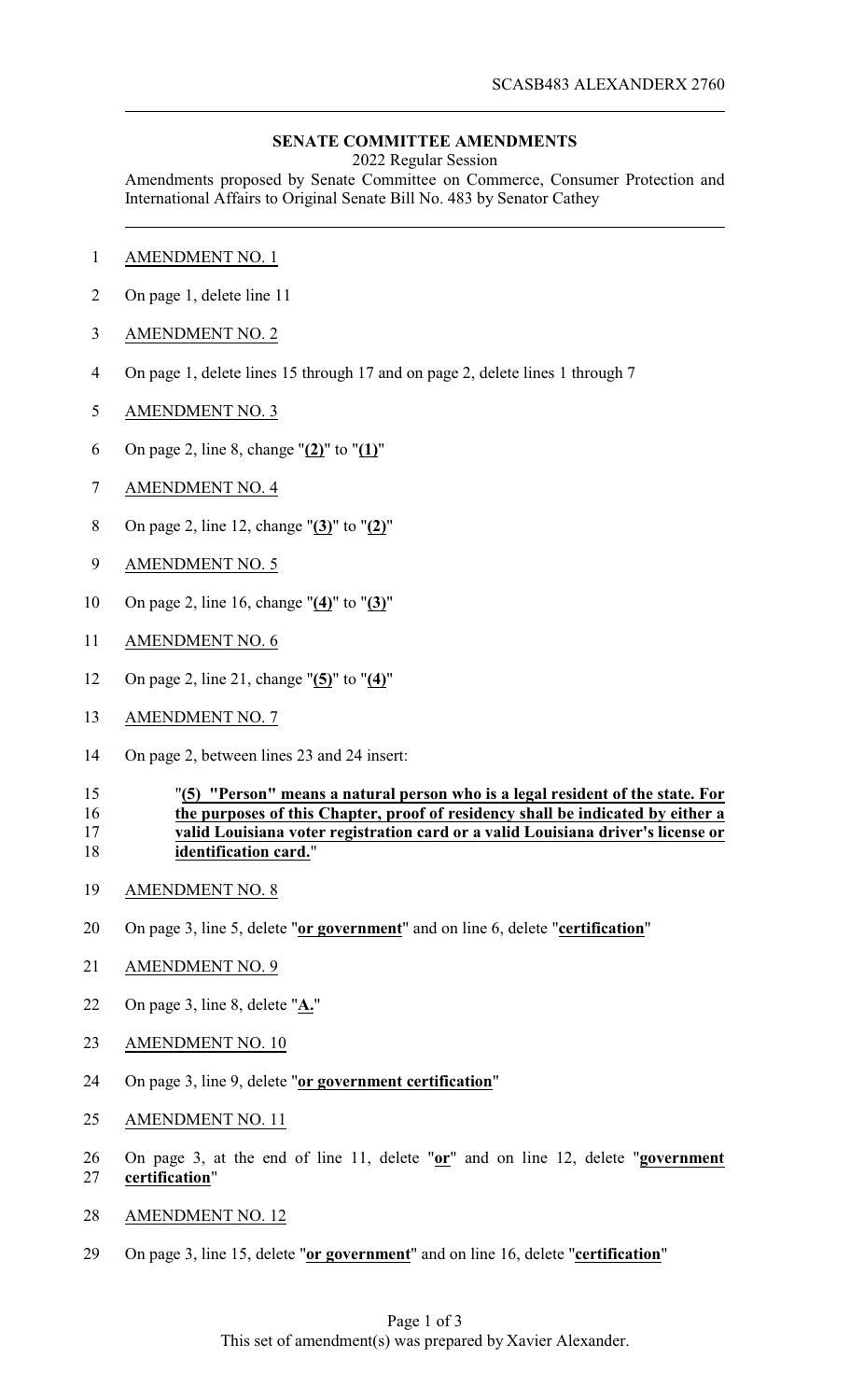- AMENDMENT NO. 13
- On page 3, line 24, delete "**or government certification**"
- AMENDMENT NO. 14
- On page 3, line 26, delete "**or government**" and on line 27, delete "**certification**"
- AMENDMENT NO. 15
- On page 3, delete line 29 and on page 4, delete lines 1 through 7 and insert the following:

 "**(9) The person does not have a complaint, allegation, or investigation pending before a board in another state which relates to unprofessional conduct or an alleged crime. The professional or occupational licensing board may require, when applicable, the applicant to furnish a signed affidavit or notarized letter from the out of state board or certifying agency of the relevant jurisdiction confirming the applicant is in good standing.**

- AMENDMENT NO. 16
- On page 4, delete lines 10 through 13
- AMENDMENT NO. 17
- On page 4, line 16, delete "**or government**" and on line 17, delete "**certification**"
- AMENDMENT NO. 18
- On page 4, line 20, delete "**or government certification**"
- AMENDMENT NO. 19
- On page 4, line 21, delete "**or government certification**"
- AMENDMENT NO. 20
- On page 4, line 25, change "**R.S.37:3612**" to "**R.S.37:52**"
- AMENDMENT NO. 21
- On page 4, line 28, delete "**or government**" and on line 29, delete "**certification**"
- AMENDMENT NO. 22
- On page 5, line 3, delete "**or government certification**"
- AMENDMENT NO. 23
- On page 5, line 4, delete "**or government**" and on line 5, delete "**certification**"
- AMENDMENT NO. 24
- On page 5, line 12, change "**R.S.37:3612**" to "**R.S.37:52**"
- AMENDMENT NO. 25
- On page 5, line 15, after "**professional**" insert "**or**"